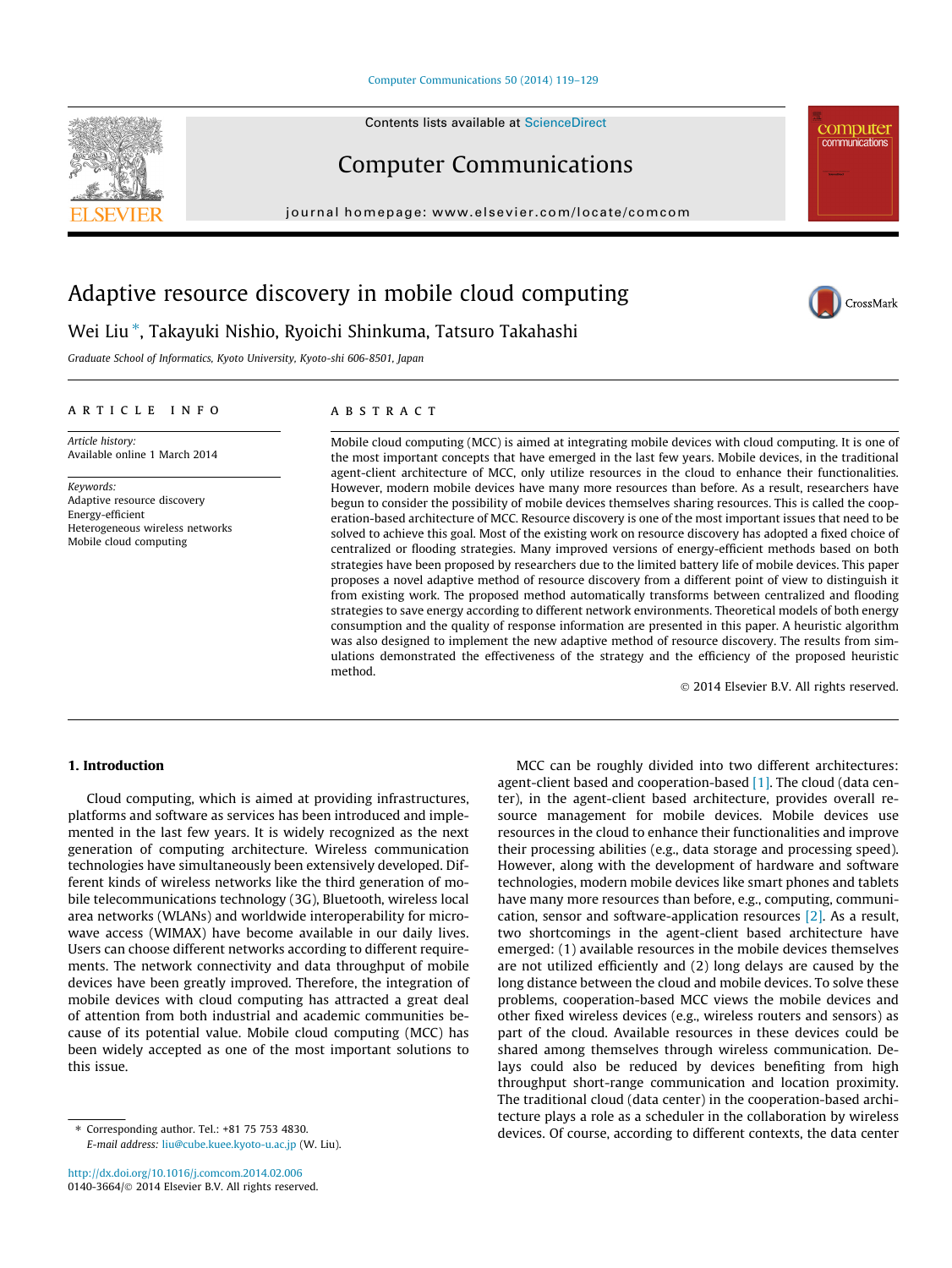2. System model

can also provide resources to mobile devices as it does in the agent-client based architecture. Due to its huge potential benefits, cooperation-based architecture has become the most interesting research area in MCC [\[3\] \[4\]](#page--1-0). This new architecture of MCC has also been defined as ''Fog Computing'' in [\[3\]](#page--1-0). However, to achieve cooperative resource sharing among wireless devices, it is quite important to find how available resources in nearby devices are discovered. This paper introduces an energy-efficient method of adaptive resource discovery to solve this problem. (see Fig. 1).

Much research on resource discovery has been published [\[5–15\].](#page--1-0) However, most of the existing work has adopted a fixed strategy for resource discovery and failed to adapt this strategy based on different network resource statuses, e.g., the degree of resource scarcity and the pattern of resource requirements (to differentiate it from ''Network Status'', which mainly refers to network traffic and bandwidth, Network Resource Status (NRS) is used in this paper to represent the characteristics of resource distribution and usage in the network). Apart from that, more resources consume more energy. Battery capacity also becomes a bottleneck in wireless applications. Consequently, more and more research [\[9,10,14,15\]](#page--1-0) has aimed at providing energy-efficient solutions to resource discovery. However, there are two main problems in their research: (1) most of them have saved energy through sacrificing other important quality metrics like the accuracy and coverage of response information without formal quantitative analysis and (2) they have only taken into consideration resource discovery and energy consumption in homogeneous networks like 3G cellular or ad hoc WLANs alone. Obviously, energy consumption in heterogeneous networks is more realistic and more important for modern society.

This paper proposes an energy-efficient method of resource discovery that automatically transforms between centralized and flooding strategies according to different NRSs. The three main contributions of this paper are: (1) According to the best of our knowledge, this is the first proposal that has introduced an adaptive solution to resource discovery based on strategy transformations and the first work that has taken into consideration resource discovery in heterogeneous wireless networks. (2) We also established theoretical models of energy efficiency and quality of response information. (3) A heuristic algorithm was designed to implement the proposal and it was proved to be energy-efficient through extensive simulations.

In the rest of this paper, Section 2 introduces our system model. Our analysis of the proposed method of adaptive resource discovery is presented in Section 3. The heuristic algorithm is introduced in Section [4](#page--1-0). An extension of the proposed method is presented in Section [5](#page--1-0). Section [6](#page--1-0) explains how we evaluated the adaptive method through extensive simulations. Related work is discussed in Section [7.](#page--1-0) Conclusions are drawn and future work is discussed in the last section.

the 3G cellular network that is able to communicate with all nodes in the area. We called it the central resource broker (CRB) in the background of resource sharing. Apart from that, every node can communicate with nearby nodes through a ad hoc WLAN. The assumed communication abilities are common in current smart phones and other devices. Nodes are assumed to be uniformly distributed throughout the area  $(16)$  provides some application scenarios using this assumption. The effect of node mobility, which may violate this assumption, has been left for future work). Nodes either maintain a resource directory in the CRB through a widelycovered 3G network (a centralized mode) or flood resource requests in the area through a short-range ad hoc WLAN (a flooding mode) to discover resources.

We assumed that mobile nodes were in heterogeneous wireless networks including both 3G cellular and ad hoc WLANs in this paper. Fig. 2 outlines the scenario. There is a central base station in

Different resource discovery modes consume different amounts of energy. We tried to minimize energy consumption through transformations between the two modes according to different NRSs. Time is divided into consecutive time slots in our model. We define  $x_i$  as an indicator that specifies whether a centralized or flooding mode is selected in time slot i:

$$
x_i = \begin{cases} 1 & \text{centralized mode is selected} \\ 0 & \text{floading mode is selected.} \end{cases}
$$
 (1)

Accordingly,  $E_i(x_i)$  is defined as the energy consumed in time slot i based on different values of  $x_i$ . Without loss of generality, the period from time slot 1 to time slot  $Q$  is considered. The optimization problem is defined as the selection of an Q-dimensional vector comprised of  $x_i$  that minimizes the energy consumed by all  $2^{\mathbb{Q}}$ candidates, while keeping the expected value of resource information availability (RIA is a quality metric of response information de-fined in Section [3.2](#page--1-0)) no less than a threshold  $R_{thresh}$ .  $R_{thresh}$  is a real value in [0,1].

objective : min 
$$
\sum_{i=1}^{Q} E_i(x_i)
$$
  
subject to :  
 $x_i = 0$  or 1

$$
E[RIA] \geq R_{thresh}
$$

### 3. Proposed method of adaptive resource discovery

#### 3.1. General description

As described in Section 2, nodes can discover available resources through both 3G cellular and ad hoc WLANs. There are two modes in the proposed method:



Fig. 1. Architecture for cooperation-based MCC. The results of the system architecture. Fig. 2. System architecture.